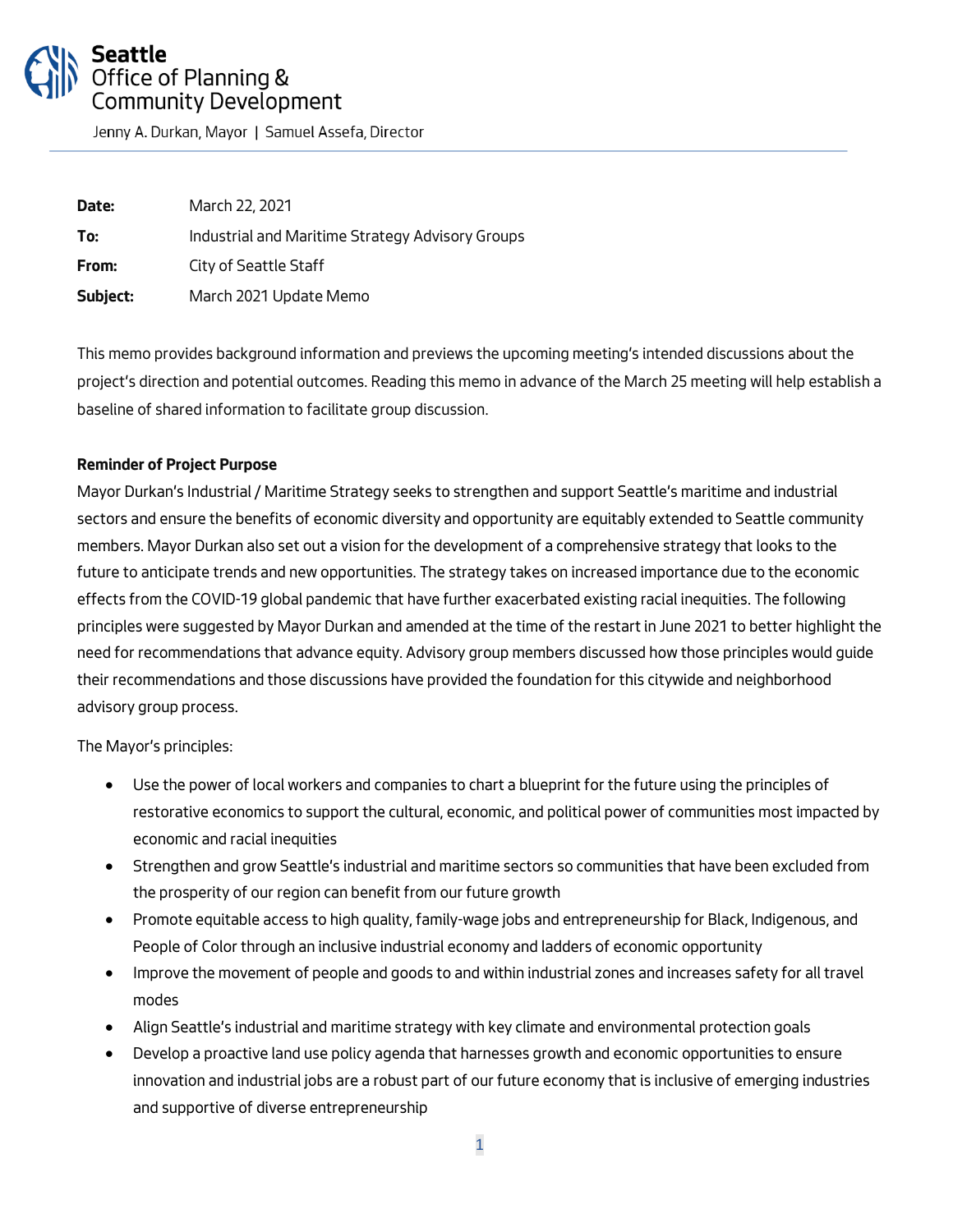#### **Process Recap**

*The advisory group process has effectively included three phases due to unforeseen circumstances. In December of 2019, the groups kicked off and we held three in-person meetings of the citywide group and at least two for each neighborhood group (Ballard, Interbay, SODO/Stadium, Georgetown/South Park). During this phase, groups reviewed background, discussed the implications of the Mayor's principles[, identified top issues,](https://www.seattle.gov/Documents/Departments/OPCD/OngoingInitiatives/IndustrialMaritimeStrategy/IndustrialMaritimeCitywidePresentationJune2020.pdf) and groups composed statements describing their collective visions for their local industrial areas. In-person group meetings then paused at the start of the COVID pandemic.*

*We held the first online meeting in June of 2021, and members agreed that the process should continue with a renewed emphasis on equity and recovery. We restarted [a revised process,](https://www.seattle.gov/Documents/Departments/OPCD/OngoingInitiatives/IndustrialMaritimeStrategy/IndustrialMaritimeLandUseAdvisoryGroupsRevisedProcessTimeline.pdf) including a session on [restorative economics](https://www.youtube.com/watch?v=ZMRmkkdcCMw) concepts and engagement with BIPOC youth conducted by the City. Advisory group member[s presented their ideas in a](https://www.seattle.gov/Documents/Departments/OPCD/OngoingInitiatives/IndustrialMaritimeStrategy/IndustrialStrategyListeningSession.pdf)  [listening session.](https://www.seattle.gov/Documents/Departments/OPCD/OngoingInitiatives/IndustrialMaritimeStrategy/IndustrialStrategyListeningSession.pdf) Staff distributed detailed draft strategies and actions in tables for advisory group members review and comment. Advisory group members workshopped the strategy and action tables in 2-hour sessions on four topic areas in December 2021, and a session on public safety was held in January of 2021. While good progress was made during this phase, we did, however, hear from numerous participants that more discussion and vetting would be useful to reach substantial consensus.*

*We are now embarking on a final phase that includes up to four meetings of the citywide advisory group to conclude this process with substantial consensus regarding they key strategies the City should pursue. We believe that with additional dialogue in these meetings (described further below) we can reach positive conclusion of our efforts.* 

#### **Potential Framework for Consensus**

*Based on advisory group discussions to date, we believe there are key strategies that could serve as a framework for consensus agreement. Below are a draft set of 11 strategy statements. We will vet and edit the statements in the meetings to come and ultimately ask for your endorsement of the package at roughly this level of detail. We encourage you to view these strategies as a comprehensive set of recommendations.* 

| <b>INVESTMENT STRATEGIES</b>         |                                                                                 |
|--------------------------------------|---------------------------------------------------------------------------------|
| <b>Topic</b>                         | <b>Strategy Statement</b>                                                       |
| Workforce Investments to             | Create, expand, and support initiatives that increase access to opportunity and |
| <b>Support Access to Opportunity</b> | economic prosperity for people of color and women through manufacturing,        |
| for People of Color & Women          | maritime, and logistics careers                                                 |
| Public Safety Partnership to         | Work closely with local business and community organizations to develop and     |
| Support in Maritime and              | implement a proactive public safety response to elevated levels of crime within |
| <b>Industrial Areas</b>              | maritime and industrial lands                                                   |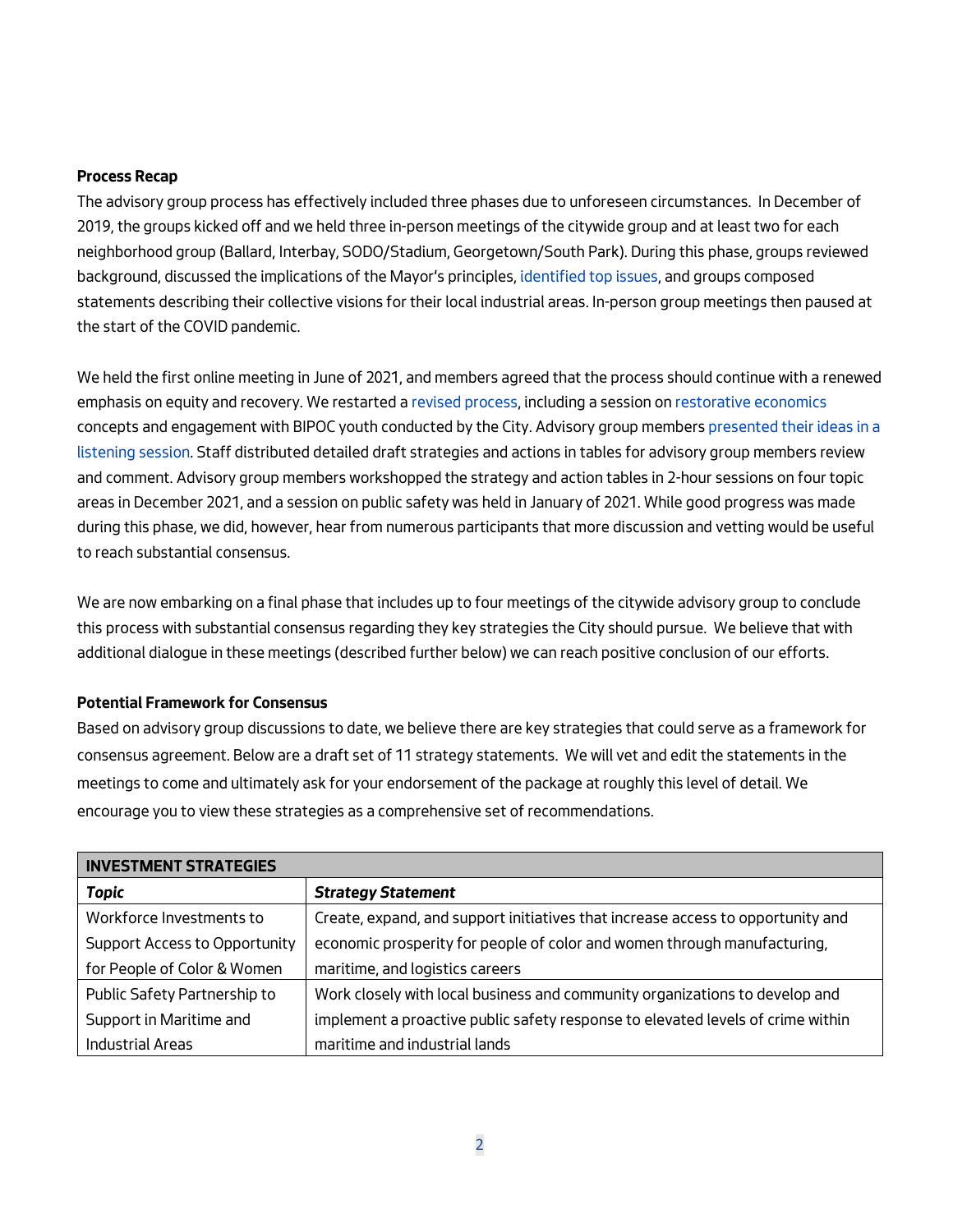| Transportation Investments to       | Improve the movement of people and goods and make transit work for industrial        |  |
|-------------------------------------|--------------------------------------------------------------------------------------|--|
| Improve the Movement of             | and maritime users with better service, improved last mile connections, and          |  |
| People and Goods                    | advocating for a tunnel alignment for Ballard and Interbay future light rail         |  |
| Environmental Justice and           | Address environmental inequities in industrial-adjacent communities, transition to   |  |
| <b>Climate Action</b>               | a climate pollution free freight network, and prepare for a changing climate         |  |
| <b>LAND USE STRATEGIES</b>          |                                                                                      |  |
| <b>Topic</b>                        | <b>Strategy Statement</b>                                                            |  |
| <b>Stronger Protections for</b>     | Strengthen protections for industrially zoned lands within Seattle by establishing   |  |
| Industrially Zoned Land             | higher thresholds to remove industrial land designations and closing loopholes       |  |
|                                     | that have allowed significant non-industrial development within industrially zoned   |  |
|                                     | lands                                                                                |  |
| <b>High Density Industrial</b>      | Encourage modern industrial development that supports high-density                   |  |
| Development                         | employment near transit stations and near existing industrial-commercial areas by    |  |
|                                     | creating density bonuses for employment uses (i.e., office, R&D, etc.) near transit  |  |
|                                     | stations if coupled with industrial uses in the same project                         |  |
| <b>Healthy Transitional Areas</b>   | Foster increased employment and entrepreneurship opportunities with a vibrant        |  |
| near Urban Villages                 | mix of affordable, small-scale places for light industry, makers, and creative arts, |  |
|                                     | as well as industry supporting ancillary retail or housing spaces.                   |  |
| No Significant Housing on           | No new significant residential uses on industrial and maritime lands, except for     |  |
| Industrial & Maritime Lands         | limited industry supportive housing in transitional zones.                           |  |
| Georgetown and South Park           | Remove a few small, focused locations from industrial zoning in Georgetown and       |  |
| Neighborhood Goals                  | South Park and convert them to mixed use zoning to achieve neighborhood goals.       |  |
| <b>IMPLEMENTATION STRATEGIES</b>    |                                                                                      |  |
| <b>Topic</b>                        | <b>Strategy Statement</b>                                                            |  |
| Master Planning for WOSCA           | Recognizing the time limitations of this process and the specialized nature of       |  |
| and Armory Sites                    | these sites, partner with the State of Washington or future owners on a master       |  |
|                                     | planning process for industrial redevelopment of the WOSCA and Armory Sites.         |  |
| <b>Ongoing Stewardship Entities</b> | Identify and grow ongoing stewardship entities to champion the vision of the         |  |
| to Champion this Vision             | Industrial and Maritime Strategy and ensure its long-term implementation. In         |  |
|                                     | different neighborhoods, this could be an existing organization with a modified      |  |
|                                     | charter and/or a new organization.                                                   |  |

*A final report will also include an appendix or chapter with finer grained potential policy tables in the five issue areas identified by stakeholders: workforce opportunity, transportation, land use, environment, and public safety. Those sections could also note areas where viewpoints diverge or more analysis is needed. In this way the advisory groups can chart the essential policy course, while leaving space for fine grained actions to be sorted out through continued engagement and work with future decisionmakers.*

### **Opportunities for Implementation this Year**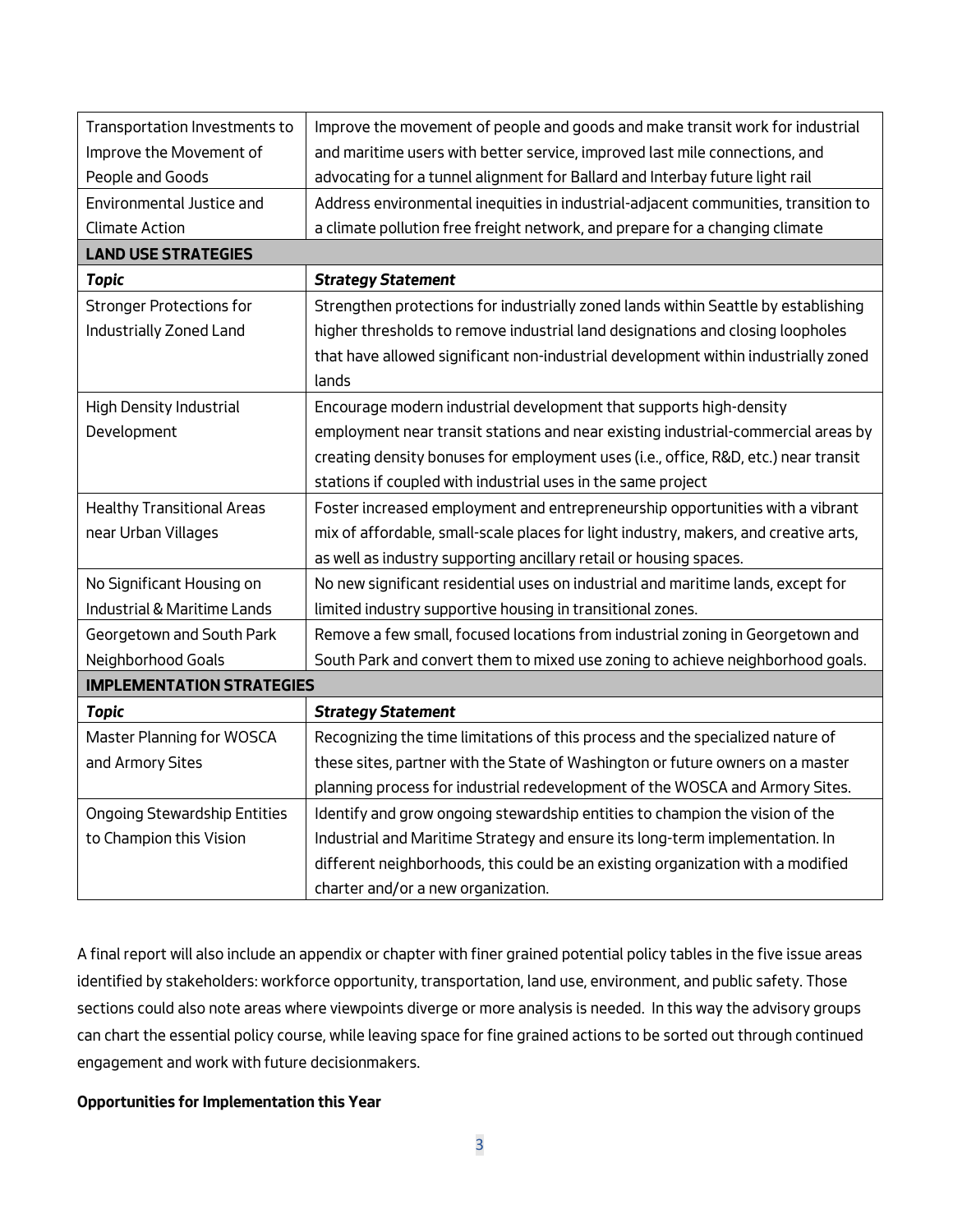*There are several key opportunities for your recommendations to be implemented this year. Your recommendations will also inform longer term priorities.* 

- **Annual Comprehensive Plan Update:** *Each year the City considers updates to our major land use planning framework, called The Comprehensive Plan. As the Mayor and City Council consider potential amendments to the Comprehensive Plan this year, we have an opportunity to include text policy updates to embed our land use policy concepts in the Comprehensive Plan. This action would not change the land use zoning (that will require the completion of an Environmental Impact Statement), rather it is an opportunity to implement the broad vision and intent of our land use concepts into the City's plans for the future. It is also an opportunity to establish a higher threshold for the City's review of requested amendments to the Comprehensive Plan that would remove an industrial zoning designation. This could occur in mid-2021.*
- **Land Use Legislation for Stronger Protections for Industrially Zoned Land:** *As an additional step in advance of a comprehensive update to industrial land use zoning, the City could compose legislation for Council consideration to curtail unintended types of development. This could include establishing higher thresholds to remove industrial land designations and closing loopholes that have allowed significant non-industrial development within industrially zoned lands. This could occur in mid-2021.*
- **Launch of an Environmental Impact Statement (EIS) for zoning update:** *The City could begin an EIS process to evaluate several alternatives for a comprehensive update to all of Seattle's industrial land use zones, which would be based on your recommendations. The EIS will set the parameters for potential comprehensive industrial zoning changes in 2022. The EIS could begin as early as mid-2021, with a draft EIS release in late 2021 or early 2022.*
- **Administrative Actions and City Budget:** *This year the City could take action to implement several key*  recommendations. For instance, based on feedback already received during this process, the City is preparing *to focus \$270,000 of its Career Connected Learning Grants program to expand opportunities for people of color and women in key industries, including manufacturing and maritime careers. The City is also taking steps to implement the Freight Master Plan like conducting technical review, cost estimating, and prioritization effort to chart next steps. The City also prepares its annual budget each summer for Council review in the fall, which will provide an excellent opportunity to increase investments in key recommendations.*
- **Ongoing Stewardship Group:** *The City could support and help organize an ongoing stewardship to work with education, workforce development, economic development, planning and community organizations to tackle common needs of the maritime, manufacturing, and logistics industries. This group would continue to focus on the needs and concerns of the industry and issues related to competitiveness to ensure longer-term industry and public engagement.*

#### **Short Summary of Next Meeting**

*The meeting on March 23rd is the first in the final four meeting series. It will be led by the facilitator Brian Scott. The main parts of the meeting are:* 

- *Re-orient the group to the industrial / maritime strategy process and quick recap*
- *Present the draft strategy statements, with additional information and background*